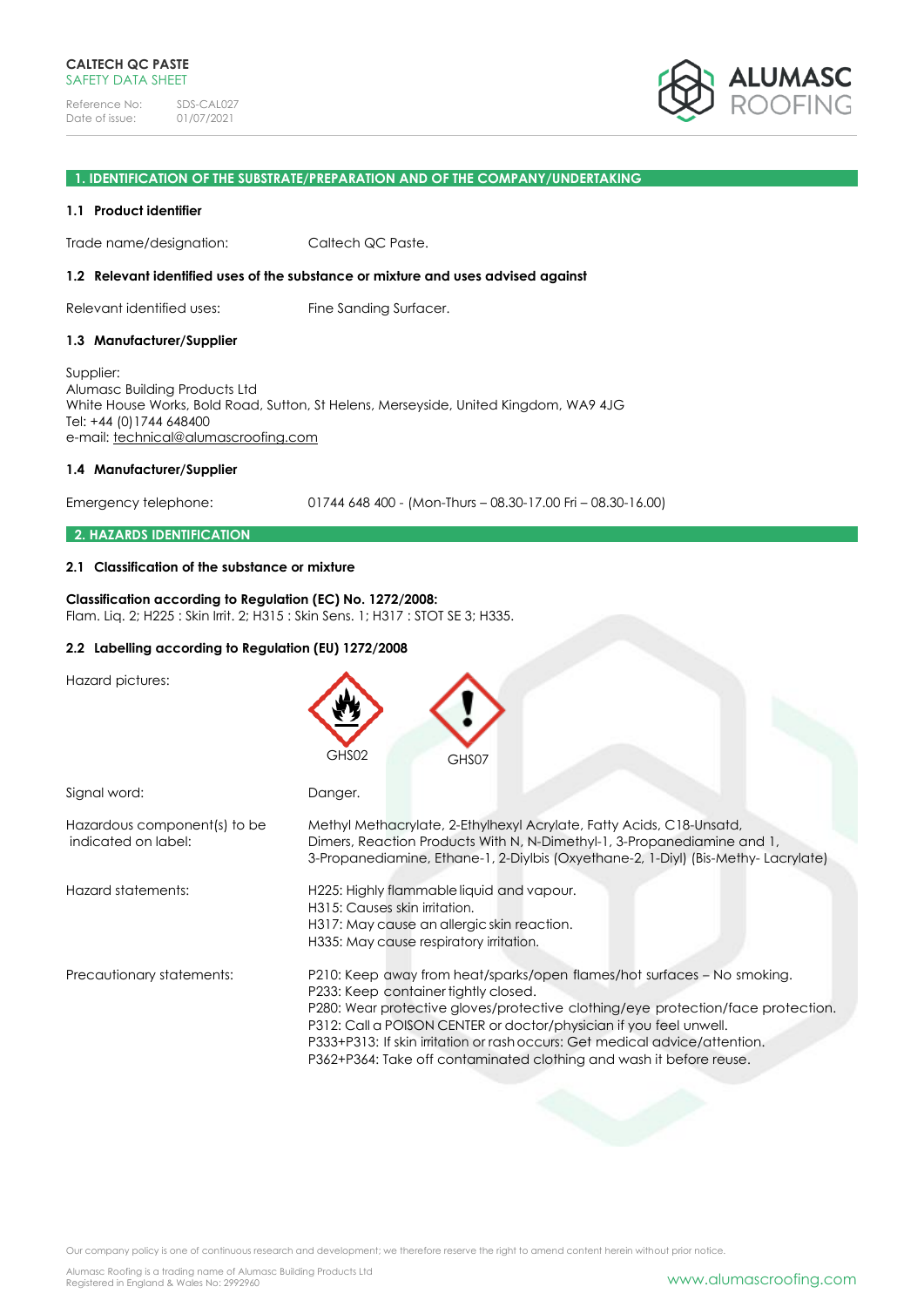

# **3. COMPOSITION AND INFORMATION ABOUT THE COMPONENTS**

#### **3.1 Substances**

Paste for filling gaps up to 5mm. Mix with Quartz for gaps circa. 5-30mm 1:1 ratio.

### **3.2 Mixture**

#### **Chemical characterization:**

Mixture with reactive acrylates.

#### **Hazardous ingredients: Ingredient Classification (EC) 1272/2008 Concentration** Methyl Methacrylate CAS No: 80-62-6 EC-No: 201-297-1 Index-No: 607-035-00-6 REACH No: <mark>01-2119452498-28-XXXX</mark><br>CAS No: 103-11-7 Flam. Liq. 2; H225 STOT SE 3; H335 Skin Irrit. 2; H315 Skin Sens. 1; H317 15.0 - 20.0 % by weight 2-Ethylhexyl Acrylate EC-No: 203-080-7 Index-No: 607-107-00-7 REACH No: 01-2119453158-37-XXXX Skin Irrit. 2; H315 Skin Sens. 1; H317 STOT SE 3; H335 Aquatic Chronic 3; H412 10.0 - 15.0 % by weight Aliphatic Urethanacrylate Skin Irrit. 2; H315 Eye Irrit. 2; H319 5.0 - 10.0 % by Fatty Acids, C18-Unsatd., weight Dimers, reaction products with N,N-Dimethyl-1,3- Propanediamine and 1,3- Propanediamine CAS No : 162627-17-0 EC-No: 605-296-0 REACH No: 01-2119970640-38-XXXX Skin Sens. 1A; H317 weight Ethane-1,2- Diylbis(Oxyethane-2,1-Diyl) Bis-Methylacrylate) CAS No: 109-16-0 EC-No: 203-652-6 REACH No: 01,2119969287-21-XXXX Skin Sens. 1; H317 0.1 - 1.0 % by weight 1,1`-(P-Tolylimino)Dipropan-2-Ol CAS No: 38668-48-3 EC-No: 254-075-1 REACH No: 01-2119980937-17-XXXX Acute Tox. 2; H300 Eye Irrit. 2; H319 Aquatic Chronic 3; H412 0.1 - 1.0 % by weight

# **4. FIRST AID MEASURES**

#### **4.1 Description of first aid measures**

| General advice:          | Move out of dangerous area.<br>Take off all contaminated clothing immediately.<br>Do not leave the victim unattended.<br>Show this safety data sheet to the doctor in attendance. |
|--------------------------|-----------------------------------------------------------------------------------------------------------------------------------------------------------------------------------|
| If inhaled:              | Move to fresh air. If symptoms persist, call a doctor.<br>Show this safety data sheet to the doctor in attendance.                                                                |
| In case of skin contact: | Wash off immediately with soap and plenty of water while removing all contaminated<br>clothes and shoes.<br>If skin irritation occurs, get medical advice/attention.              |
| In case of eye contact:  | In the case of contact with eyes, rinse immediately with plenty of water and seek<br>medical advice.                                                                              |
| If swallowed:            | Rinse mouth. Do NOT induce vomiting.<br>Call a doctor immediately.                                                                                                                |

**<sup>4.2</sup> -**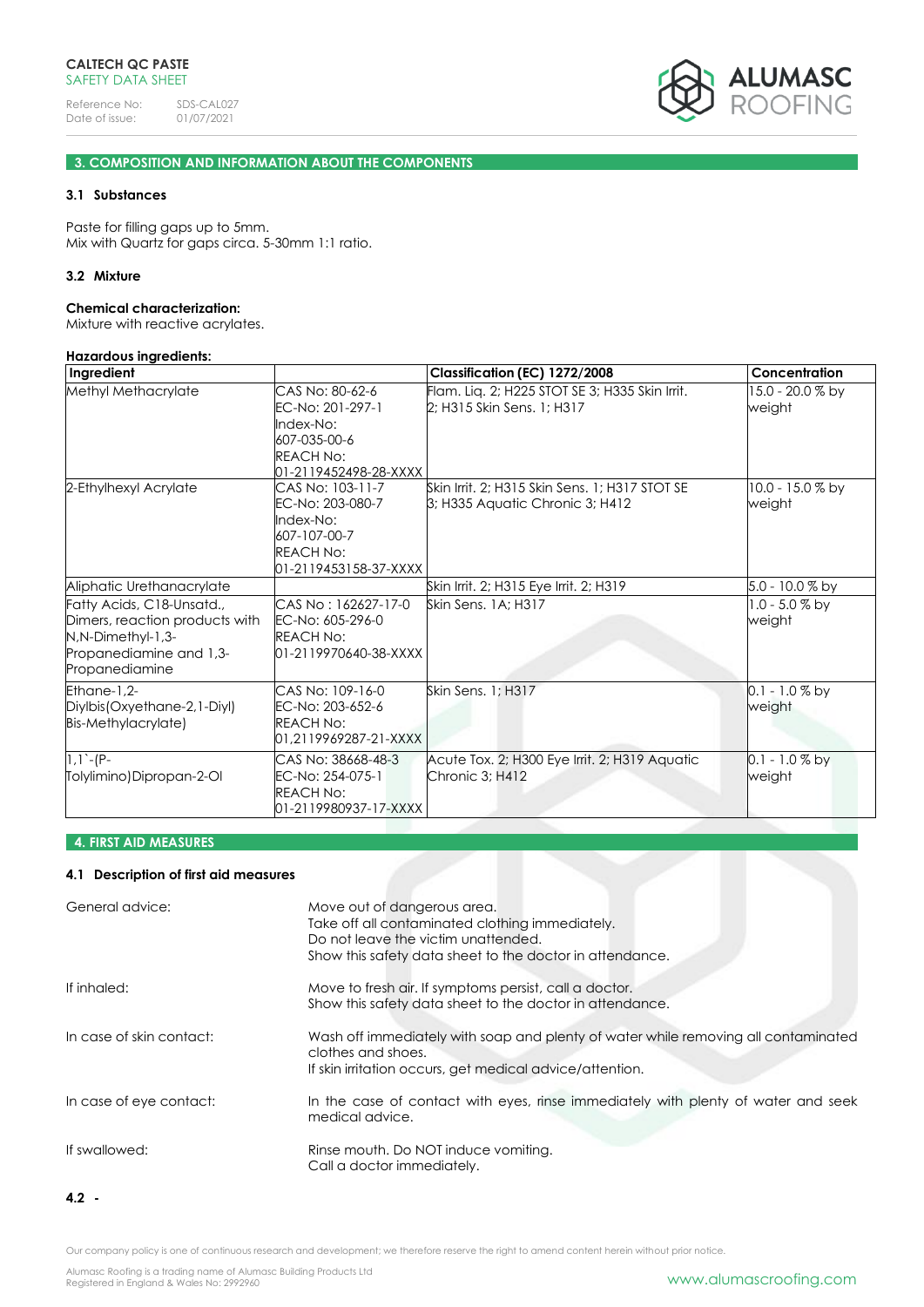Reference No: SDS-CAL027<br>Date of issue: 01/07/2021 Date of issue:



### **4.3 Indication of any immediate medical attention and special treatment needed**

Treat symptomatically.

#### **5. FIRE-FIGHTING MEASURES**

#### **5.1 Extinguishing media**

#### **Suitable extinguishing media:**

Carbon dioxide (CO2), Foam, Water spray, Dry powder.

#### **Unsuitable extinguishing media:**

High volume water jet.

### **5.2 Special hazards arising from the substance or mixture**

Violent polymerization may be caused by extremes of temperatureand direct sunlight. Fire will produce dense black smoke containing hazardous combustion products (see heading 10). Exposure to decomposition products may be a hazard to health.

#### **5.3 Advice for fire-fighters**

In the event of fire, wearself-contained breathing apparatus. Fire residues and contaminated fire extinguishing water must be disposed of in accordance with local regulations. Do not allow run-off from fire-fighting to enter drains or water courses.

### **6. ACCIDENTAL RELEASE MEASURES**

#### **6.1 Personal precautions, protective equipment and emergency procedures**

Ensure adequate ventilation. Vapours are heavier than air and may spread along floors. Use personal protective equipment.

#### **6.2 Environmental precautions**

Prevent further leakage or spillage if safe to do so. Do not flush into surface water or sanitary sewer system. Avoid sub-soil penetration.

#### **6.3 Methods and materials for containment and cleaning up**

Soak up with inert absorbent material (e.g. sand, silica gel, acid binder, universal binder, sawdust). Clean contaminated surface thoroughly. Treat recovered material as described in the section "disposal considerations".

### **6.4 Reference to other sections**

Disposal considerations also see Section 13.

### **6.5 Additional information**

Treat recovered material as described in the section "disposal considerations".

#### **7. HANDLING AND STORAGE**

### **7.1 Precautions for safe handling**

Processing may lead to evolution of flammable volatiles. In case of insufficient ventilation, wear suitable respiratory equipment. Keep product and empty container away from heat and sources of ignition.

Handle and open container with care. Avoid contact with skin and eyes.

Smoking, eating and drinking should be prohibited in the application area. For personal protection see Section 8. Observe label precautions.

Take precautionary measures against static discharges. Vapours may form explosive mixture with air. Use water spray to cool unopened containers.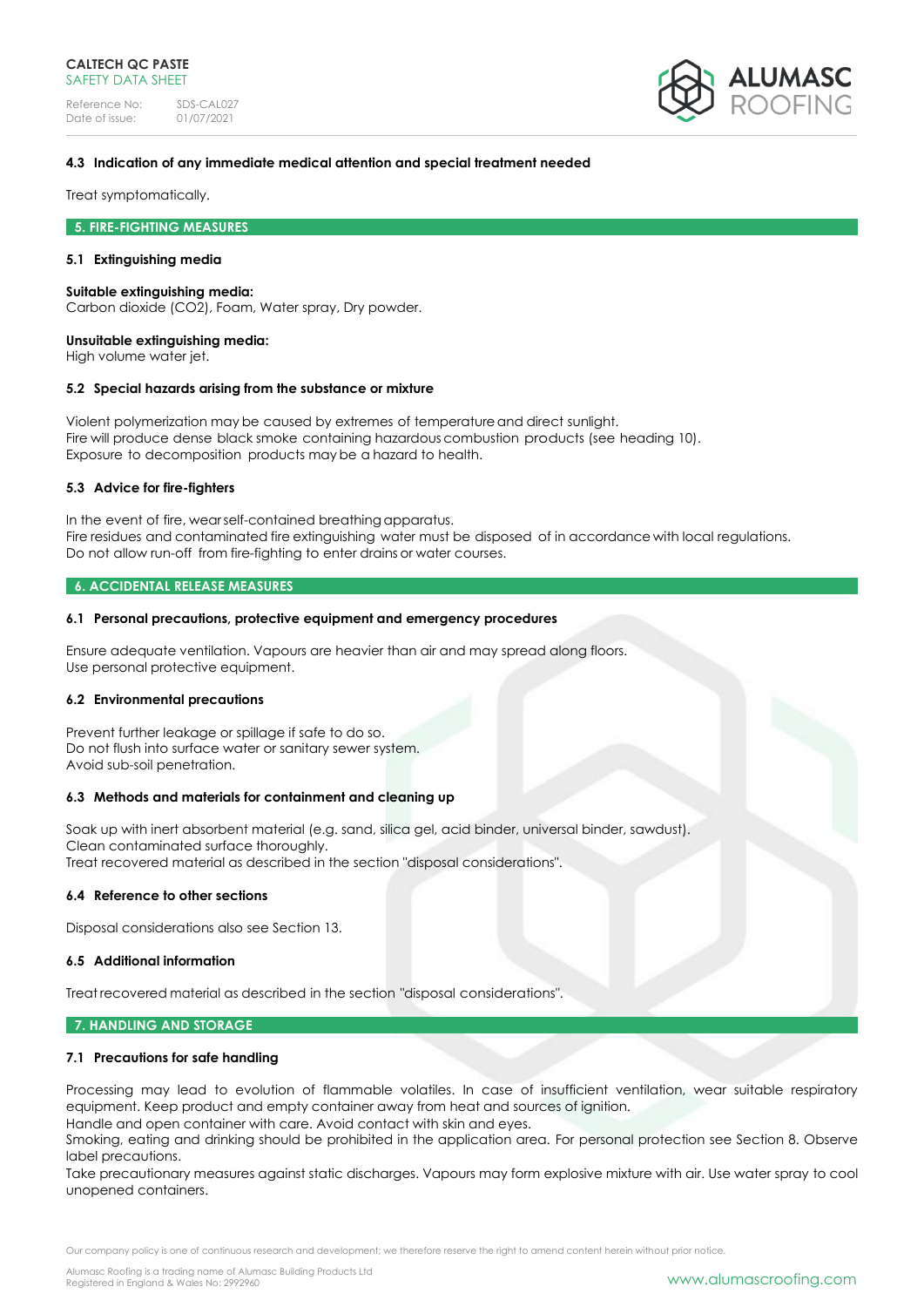

### **7.2 Conditions for safe storage, including any incompatibilities**

Storage must be in accordance with the BetrSichV (Germany). Keep in a cool, well-ventilated place. Keep in properly labelled containers. Containers which are opened must be carefully resealed and kept upright to prevent leakage. \*TRGS 510: 3.

### **8. EXPOSURE CONTROLS/PERSONAL PROTECTION**

#### **8.1 Control parameters**

### **Methyl Methacrylate:**

### **Great Britain:**

| Long-term exposure<br>value/ ppm | Long-term exposure<br>value/ mg/m3 | Short-term exposure<br>value / ppm | Short-term exposure<br>value / $mg/m3$ | Source |
|----------------------------------|------------------------------------|------------------------------------|----------------------------------------|--------|
| 50                               | 208                                | 100                                | 14 I G                                 |        |
| $\sim$                           | $1!$ $1!$ $1!$ $1!$ $1!$ $1!$ $1!$ |                                    |                                        |        |

Source: 19 - EH40/2005 Workplace exposure limits (2011).

#### **Europe:**

| Long-term exposure value/ppm | Short-term exposure value<br>/ppm | <sup>.</sup> date<br><b>Ilssuina</b> | Source |
|------------------------------|-----------------------------------|--------------------------------------|--------|
| 50                           | LU.                               | 2009<br>19/<br>.                     |        |
| DIDFOTIVIF                   |                                   |                                      |        |

Source: 24 - DIRECTIVE 2009/161/EU.

# **DNEL:**

| Value                    | Target group   | <b>Exposure route</b> | <b>Exposure frequency</b>   | Source |
|--------------------------|----------------|-----------------------|-----------------------------|--------|
| $210$ mg/m <sup>3</sup>  | Workers        | <b>Inhalation</b>     | Long-term effects local     | 100    |
| $210$ mg/m <sup>3</sup>  | Workers        | <b>Inhalation</b>     | Long-term effects systemic  | 100    |
| $1.5 \,\mathrm{mg/cm^2}$ | <b>Workers</b> | Skin                  | Long-term effects local     | 100    |
| 13,67 mg/kg              | Workers        | Skin                  | Long-term effects systemic  | 100    |
| $105 \text{ mg/m}^3$     | Consumers      | <b>Inhalation</b>     | Long-term effects local     | 100    |
| 74,3 mg/m <sup>3</sup>   | Consumers      | Inhalation            | Long-term effects, systemic | 100    |
| $1.5 \,\mathrm{mg/cm^2}$ | Consumers      | Skin                  | Long-term effects local     | 100    |
| 8,2 mg/kg                | Consumers      | Skin                  | Long-term effects systemic  | 100    |
| $1.5$ mg/cm <sup>2</sup> | Consumers      | <b>Skin</b>           | Short-term effects local    | 100    |

Source: 100 – Firmendaten.

### **PNEC:**

| Value                      | <b>Exposure route</b> | Source |
|----------------------------|-----------------------|--------|
| 0,94 mg/l                  | Freshwater            | 100    |
| 0,094 mg/l                 | Marine water          | 100    |
| 5,74 mg/kg                 | Sediment              | 100    |
| 1,47 mg/kg                 | Soil                  | 100    |
| Source: 100 - Firmendaten. |                       |        |

### **2-Ethylhexyl Acrylate:**

### **DNEL:**

| Value                      | Target group   | <b>Exposure route</b> | <b>Exposure frequency</b> | Source |
|----------------------------|----------------|-----------------------|---------------------------|--------|
| $37.5 \,\mathrm{mg/m^3}$   | <b>Workers</b> | <b>Inhalation</b>     | Long-term effects local   | 100    |
| $0,242$ mg/cm <sup>2</sup> | Workers        | Skin                  | Long-term effects local   | 100    |
| $0,242 \,\mathrm{mg/cm^2}$ | Workers        | Skin                  | Short-term effects local  | 100    |
| $4.5 \,\mathrm{mg/m^3}$    | Consumers      | <b>Inhalation</b>     | Long-term effects local   | 100    |

Source: 100 – Firmendaten.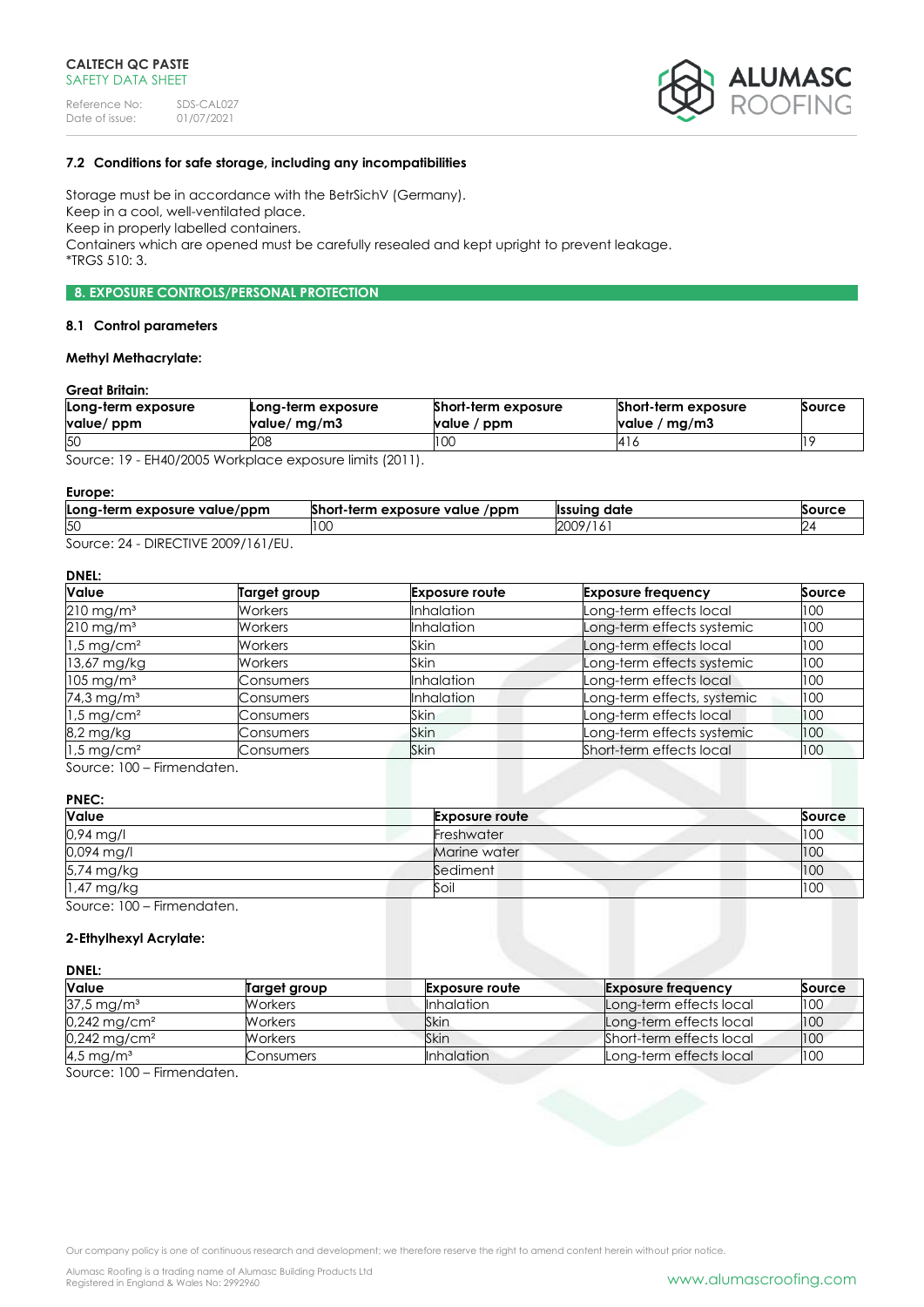Reference No: SDS-CAL027<br>Date of issue: 01/07/2021 Date of issue:



| <b>PNEC:</b>                            |                            |        |  |
|-----------------------------------------|----------------------------|--------|--|
| <b>Value</b>                            | <b>Exposure route</b>      | Source |  |
| 0,002752 mg/l                           | Fresh water                | 100    |  |
| 0,000272 mg/l                           | Seawater                   | 100    |  |
| 2,3 mg/l                                | Wastewater treatment plant | 100    |  |
| 0,126 mg/kg                             | Sediment water             | 100    |  |
| 0,126 mg/kg                             | Sediment seawater          | 100    |  |
| $1,0$ mg/kg                             | Soil                       | 100    |  |
| 0,0023 mg/kg                            | Intermittent release       | 100    |  |
| $C_{\text{max}} = 100$ Figure and other |                            |        |  |

Source: 100 – Firmendaten.

# **Ethane-1,2-Diylbis(Oxyethane-2,1-Diyl) Bis-Methylacrylate):**

### **DNEL:**

| <b>Value</b>             | Target group   | <b>Exposure route</b> | <b>Exposure frequency</b>  | Source |
|--------------------------|----------------|-----------------------|----------------------------|--------|
| 48,5 mg/m <sup>3</sup>   | <b>Workers</b> | <b>Inhalation</b>     | Long term effects systemic | 100    |
| 13,9 mg/kg               | Workers        | dermal exposure       | Long term effects systemic | 100    |
| $14.5 \,\mathrm{mg/m^3}$ | Consumers      | <b>Inhalation</b>     | Long term effects systemic | 100    |
| 8,33 mg/kg               | Consumers      | dermal exposure       | Long term effects systemic | 100    |
| 8,33                     | Consumers      | Oral                  | Long term effects systemic | 100    |

Source: 100 – Firmendaten.

# **PNEC:**

| <b>Value</b> | <b>Exposure route</b> | Source |
|--------------|-----------------------|--------|
| 0,164 mg/l   | Freshwater            | 100    |
| 0,274 mg/kg  | Soil                  | 100    |
| 0,185 mg/kg  | Marine sediment       | 100    |
| 1,85 mg/kg   | Freshwater sediment   | 100    |
| $10$ mg/l    | Wastewater treatment  | 100    |
| 0,164 mg/l   | Intermittent releases | 100    |
| 0,00164 mg/l | Marine water          | 100    |

Source: 100 – Firmendaten.

### **1,1`-(P-Tolylimino)Dipropan-2-Ol:**

### **DNEL:**

| Value                            | Target group   | <b>Exposure route</b> | <b>Exposure frequency</b> | Source |
|----------------------------------|----------------|-----------------------|---------------------------|--------|
| $2 \,\mathrm{mg/m^3}$            | <b>Workers</b> | Inhalation            | Long-term effects         | 100    |
| 0,6 mg/kg                        | Workers        | Skin                  | Long-term effects         | 100    |
| 0.100<br>Electric contractors of |                |                       |                           |        |

Source: 100 – Firmendaten.

**PNEC:**

| <b>Value</b>                    | <b>Exposure route</b> | Source |
|---------------------------------|-----------------------|--------|
| 199,5                           | Wastewater treatment  | 100    |
| 0,0072 mg/kg                    | Marine water          | 100    |
| 0,017 mg/l                      | Freshwater            | 100    |
| $0.100$ $0.100$ $0.100$ $0.100$ |                       |        |

Source: 100 – Firmendaten.

#### **8.2 Exposure controls**

Respiratory protection: Vapour during processing may be irritating to the respiratory tract and to the eyes. When workers are facing concentrations above the exposure limit they must use appropriate certified respirators.

Remarks: Remarks: Recommended Filter type: A1, A2 (in case of higher concentration). Use the indicated respiratory protection if the occupational exposure limit is exceeded and/or in case of product release (dust).

Our company policy is one of continuous research and development; we therefore reserve the right to amend content herein without prior notice.

Alumasc Roofing is a trading name of Alumasc Building Products Ltd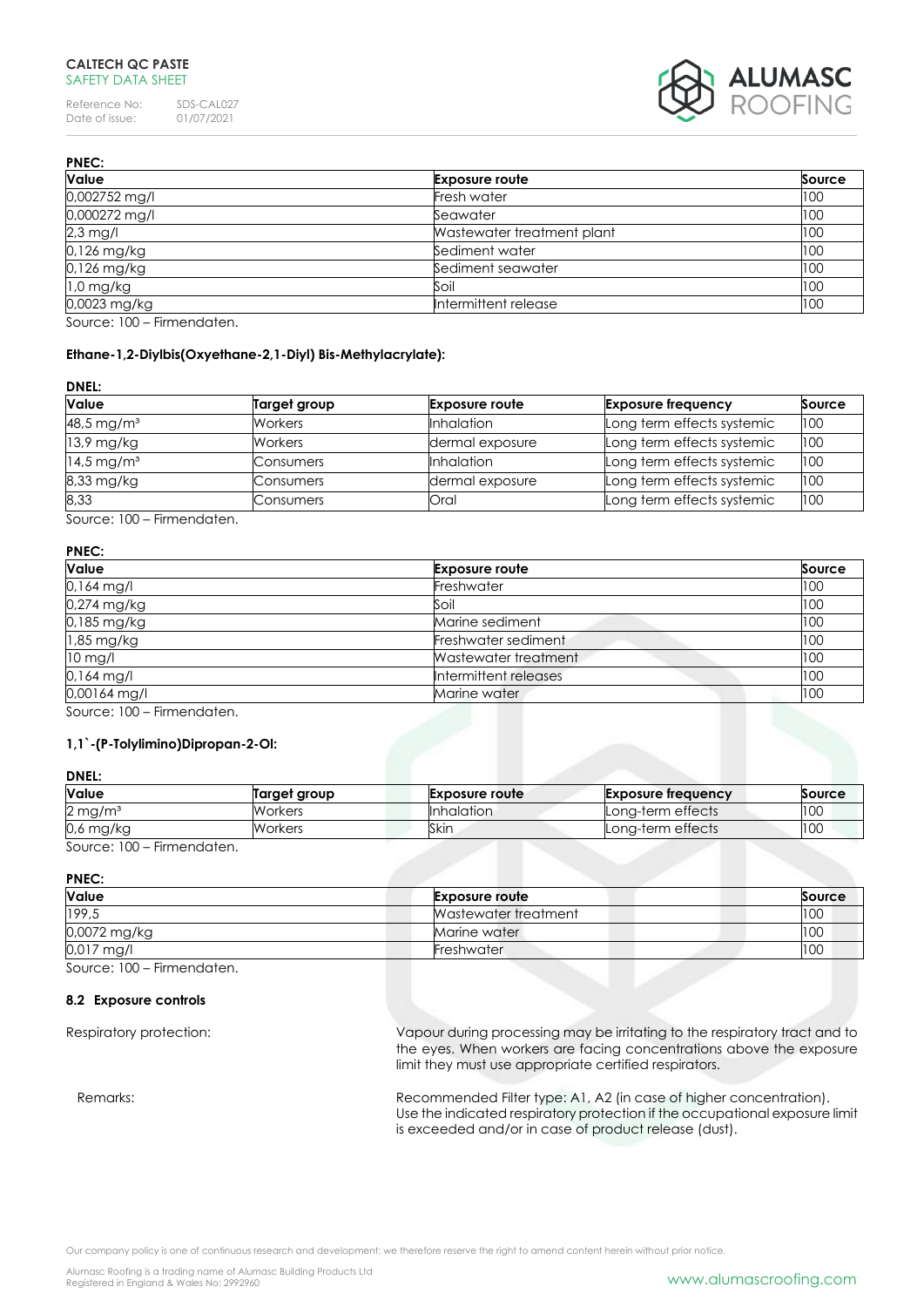Reference No: SDS-CAL027<br>Date of issue: 01/07/2021 Date of issue:

### Hand protection: Protective gloves complying with EN 374. Please observe the instructions



|                                                                                         | regarding permeability and breakthrough time which are provided by<br>the supplier of the gloves. Also take into consideration the specific local<br>conditions under which the product is used, such as the danger of cuts,<br>abrasion, and the contact time.                            |
|-----------------------------------------------------------------------------------------|--------------------------------------------------------------------------------------------------------------------------------------------------------------------------------------------------------------------------------------------------------------------------------------------|
| Suitable material:<br>Unsuitable material:<br>Material thickness:<br>Breakthrough time: | Nitriles.<br>Woven fabric, leather gloves.<br>$0.38$ mm.<br>$<$ 25 mins.                                                                                                                                                                                                                   |
| Eye protection:                                                                         | Tightly fitting safety goggles.                                                                                                                                                                                                                                                            |
| Skin and body protection:                                                               | Wear suitable protective equipment. Long sleeved clothing.                                                                                                                                                                                                                                 |
| General protective and hygiene measures:                                                | Handle in accordance with good industrial hygiene and safety practice.<br>Keep away from food, drink and animal feeding stuffs. Wash hands before<br>breaks and at the end of workday. Use protective skin cream before<br>handling the product. Avoid contact with the skin and the eyes. |
| Engineering measures:                                                                   | Ensure adequate ventilation, especially in confined areas. When workers<br>are facing concentrations above the exposure limit they must use<br>appropriate certified respirators.                                                                                                          |
| <b>9. PHYSICAL AND CHEMICAL PROPERTIES</b>                                              |                                                                                                                                                                                                                                                                                            |

# **9.1 Information on basic physical and chemical properties**

| Physical state:                                    | Liquid.                  |
|----------------------------------------------------|--------------------------|
| Form:                                              | Liquid.                  |
| Colour:                                            | Grey.                    |
| Odour:                                             | Typic for acrylates.     |
| *Boiling point [°C]:                               | $>100^{\circ}$ C.        |
| Flash point $[°C]$ :                               | $10^{\circ}$ C.          |
| Evaporation rate [kg /(s*m <sup>2</sup> )]:        | Not determined.          |
| Vapour density:                                    | Not determined.          |
| Density $\left[\frac{q}{cm^3}\right]$ :            | Approx. 1,35 - 1,40 g/cm |
| Water solubility [g/l]:                            |                          |
| Remarks:                                           | Insoluble.               |
| Partition coefficient n-octanol/water (log P O/W): | Not determined.          |
| Viscosity, dynamic [kg/(m*s)]:                     | Approx. 100 - 150 dPa*s. |
| Temperature:                                       | $20^{\circ}$ C.          |
| Measuring method:                                  | Haake-Viscotester.       |
| Explosive properties:                              | Not relevant.            |
| Oxidising properties:                              | Not relevant.            |

### **9.2 Other information**

Ignition temperature [°C]: 280°C.

# **10. STABILITY AND REACTIVITY**

### **10.1 -**

**10.2-**

### **10.3 Possibility of hazardous reactions**

The product is normally supplied in a stabilized form. If the permissible storage period and/or storage temperature is noticeably exceeded, the product may polymerize with heat evolution. Risk of receptacle bursting.

 $-1,40$  g/cm<sup>3</sup>.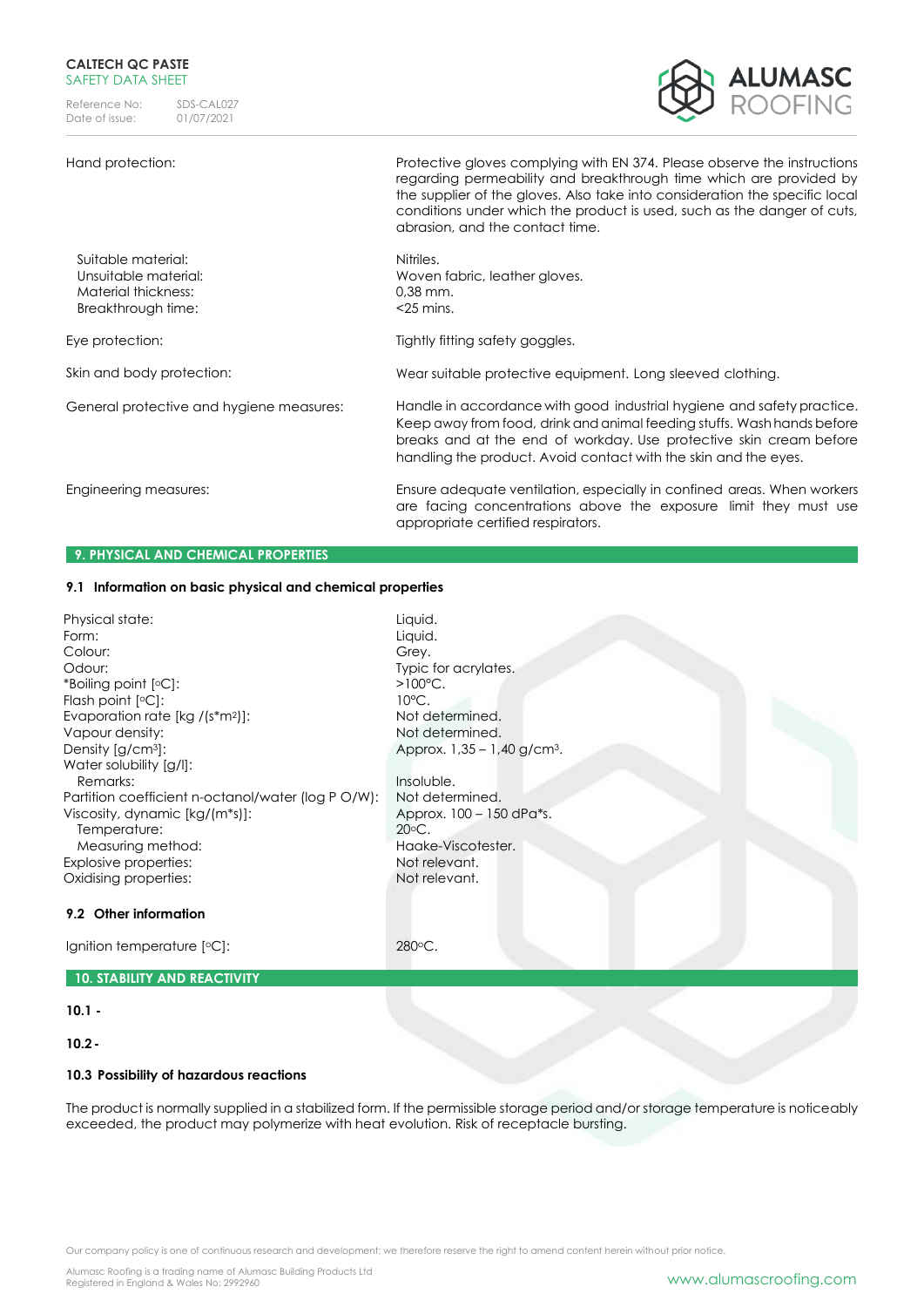

### **10.4 Conditions to avoid**

Extremes of temperature and direct sunlight.

### **10.5 Materials to avoid**

Reacts violently with peroxides. Reducing agents, Strong bases, Amines, Oxidizing agents.

### **11. TOXICOLOGICAL INFORMATION**

#### **11.1Information on toxicological effects**

#### **Hazardous ingredients:**

#### **Methyl Methacrylate:**

| Oral toxicity [mg/kg]                                   | <b>Test criterion</b> | Test species | <b>Measuring method</b>        | Source |
|---------------------------------------------------------|-----------------------|--------------|--------------------------------|--------|
| >5000                                                   | LD50                  | IRai         | <b>OECD Test Guideline 401</b> | 100    |
| Source: 100<br>Firmendaten.<br>$\overline{\phantom{0}}$ |                       |              |                                |        |

| Dermal toxicity [mg/kg]    | Test criterion | Test species | Source |
|----------------------------|----------------|--------------|--------|
| >5000                      | LD50           | Rabbit       | 100    |
| Source: 100 – Firmendaten. |                |              |        |

| [mg/l]<br>IC50<br>∴halation 4.<br>' vapours<br>4r<br>. TOT | Test<br>criterion | Тае<br>' species | .   |
|------------------------------------------------------------|-------------------|------------------|-----|
| 29,8<br>$\sim$                                             | ∟∪∪               | $D \sim$<br>NU   | 100 |

Source: 100 – Firmendaten.

| Irritant effect on skin: | Irritating.                |  |
|--------------------------|----------------------------|--|
|                          |                            |  |
| Test species:            | Rabbit.                    |  |
| Irritant effect on eyes: | Irritant.                  |  |
| Test species:            | Rabbit.                    |  |
| Sensitization:           | Skin sensitization.        |  |
| Test species:            | Mouse.                     |  |
| Carcinogenic effects:    | Not a carcinogen.          |  |
| Test species:            | Rat, mouse.                |  |
| Mutagenicity:            | Not mutagenic.             |  |
| Reproduction toxicity:   | Not toxic to reproduction. |  |
|                          |                            |  |

| Specific target organ toxicity (single exposure) [mg/kg] | Source          |
|----------------------------------------------------------|-----------------|
| Causes respiratory tract irritation.                     | 10 <sup>c</sup> |
| Source: 100 – Firmendaten.                               |                 |

| Specific target organ toxicity (repeated exposure) [mg/kg] |  |
|------------------------------------------------------------|--|
| No known effect.                                           |  |
|                                                            |  |

Source: 100 – Firmendaten.

## **2-Ethylhexyl Acrylate:**

| Oral toxicity [mg/kg]      | Test criterion | Test species | Source |
|----------------------------|----------------|--------------|--------|
| 4435 mg/kg                 | LD50           | Rat          | 100    |
| Source: 100 – Firmendaten. |                |              |        |

| Dermal toxicity [mg/kg]   | <b>Test criterion</b> | Test species | Source |
|---------------------------|-----------------------|--------------|--------|
| 7522 1<br>! mg/kg         | LD50                  | Rabbit       | 100    |
| Source: 100 - Firmandatan |                       |              |        |

Source: 100 – Firmendaten.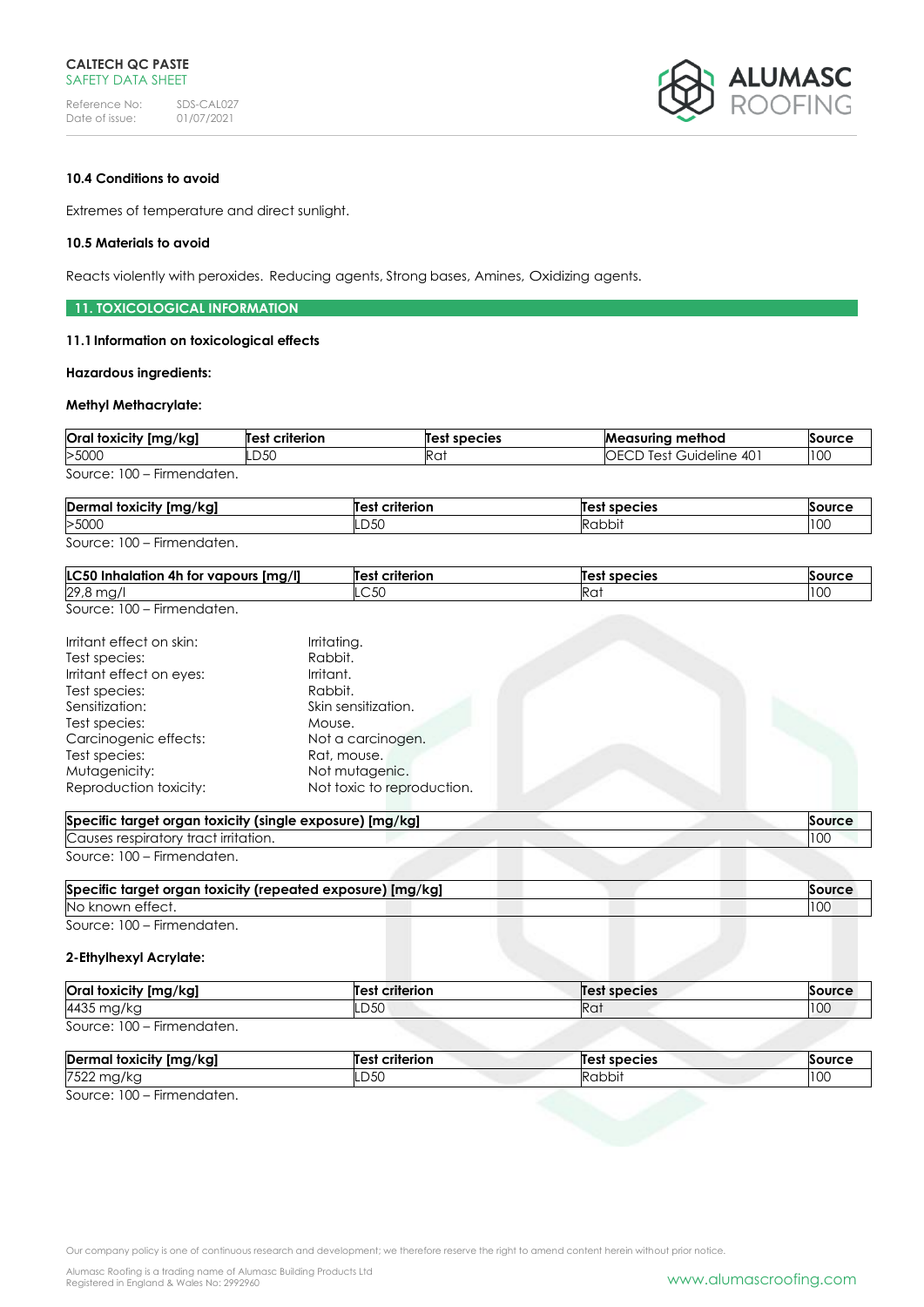Reference No: SDS-CAL027<br>Date of issue: 01/07/2021 Date of issue:



| Inhalative toxicity [mg/l]                                                     | <b>Test species</b>      | <b>Exposure duration</b> | <b>Source</b> |
|--------------------------------------------------------------------------------|--------------------------|--------------------------|---------------|
| $1.19$ mg/l                                                                    | Rat                      | 8 hours                  | 100           |
| Source: 100 - Firmendaten.                                                     |                          |                          |               |
| Irritant effect on skin:                                                       | Skin irritation.         |                          |               |
| Test species:                                                                  | Rabbit.                  |                          |               |
| Exposure duration:                                                             | 4 h.                     |                          |               |
| Irritant effect on eyes:                                                       | Slightly irritating.     |                          |               |
| Measuring method:                                                              | OECD Test Guideline 405. |                          |               |
| Test species:                                                                  | Rabbit.                  |                          |               |
| Sensitization:                                                                 | Skin sensitization.      |                          |               |
| Carcinogenic effects:                                                          | No known effect.         |                          |               |
| Mutagenicity:                                                                  | No known effect.         |                          |               |
| Reproduction toxicity:                                                         | No known effect.         |                          |               |
| Back of the Louis of Louis and London Line and Assembly account to the selling |                          |                          |               |

| <b>Specific</b><br>[mg/kg]<br>' oraan toxicitv<br>(single exposure) }<br>taraet |      |
|---------------------------------------------------------------------------------|------|
| Causes<br>' irritation<br>trac.<br>$-$ soir $\sim$<br>י∩רי                      | 1100 |
| <b>Contract Contract Contract Contract</b>                                      |      |

Source: 100 – Firmendaten.

| Specific target organ toxicity (repeated exposure) [mg/kg] | Source |
|------------------------------------------------------------|--------|
| No known effect                                            | 100    |
| Source: 100 – Firmendaten.                                 |        |

### **Ethane-1,2-Diylbis(Oxyethane-2,1-Diyl) Bis-Methylacrylate):**

| Oral toxicity [mg/kg] | <b>Test criterion</b> | Test species | Remarks                             | Source |
|-----------------------|-----------------------|--------------|-------------------------------------|--------|
| $10066$ mg/kg         | LD50                  | Rat          | Information given is based on       | 100    |
|                       |                       |              | data on the components and          |        |
|                       |                       |              | the toxicology of similar products. |        |

Source: 100 – Firmendaten.

| Dermal toxicity [mg/kg]    | <b>Test criterion</b> | Test species | Source |
|----------------------------|-----------------------|--------------|--------|
| >2001 mg/kg                | LD50                  | Mouse        | 100    |
| Source: 100 – Firmendaten. |                       |              |        |

| Irritant effect on skin | No skin irritation. |  |
|-------------------------|---------------------|--|
| Irritant effect on eyes | No eye irritation.  |  |
| Sensitization           | Skin sensitizer.    |  |
| Carcinogenic effects    | No known effect.    |  |
| Mutagenicity            | No known effect.    |  |
| Reproduction toxicity   | No known effect.    |  |
|                         |                     |  |

| No known           | [mg/kg]<br>target organ toxicity (repeated exposure) |
|--------------------|------------------------------------------------------|
| , ettect<br>$\sim$ |                                                      |

Source: 100 – Firmendaten.

### **1,1`-(P-Tolylimino)Dipropan-2-Ol:**

| Oral toxicity [mg/kg]      | <b>Test criterion</b> | <b>Test species</b> | Source |
|----------------------------|-----------------------|---------------------|--------|
| 45 mg/kg                   | LD50                  | Ra <sup>-</sup>     | 100    |
| Source: 100 - Firmendaten. |                       |                     |        |

| Dermal toxicity [mg/kg]<br>Test     | criterion | <b>Test species</b> | Source |
|-------------------------------------|-----------|---------------------|--------|
| 2001<br>LD50<br>$\mathbf{1}$<br>ma, |           | Rai                 | טעו    |

Source: 100 – Firmendaten.

| Irritant effect on skin: | No skin irritation.                       |
|--------------------------|-------------------------------------------|
| Irritant effect on eves: | Irritant.                                 |
| Sensitization:           | No sensitization responses were observed. |
| Mutagenicity:            | Negative.                                 |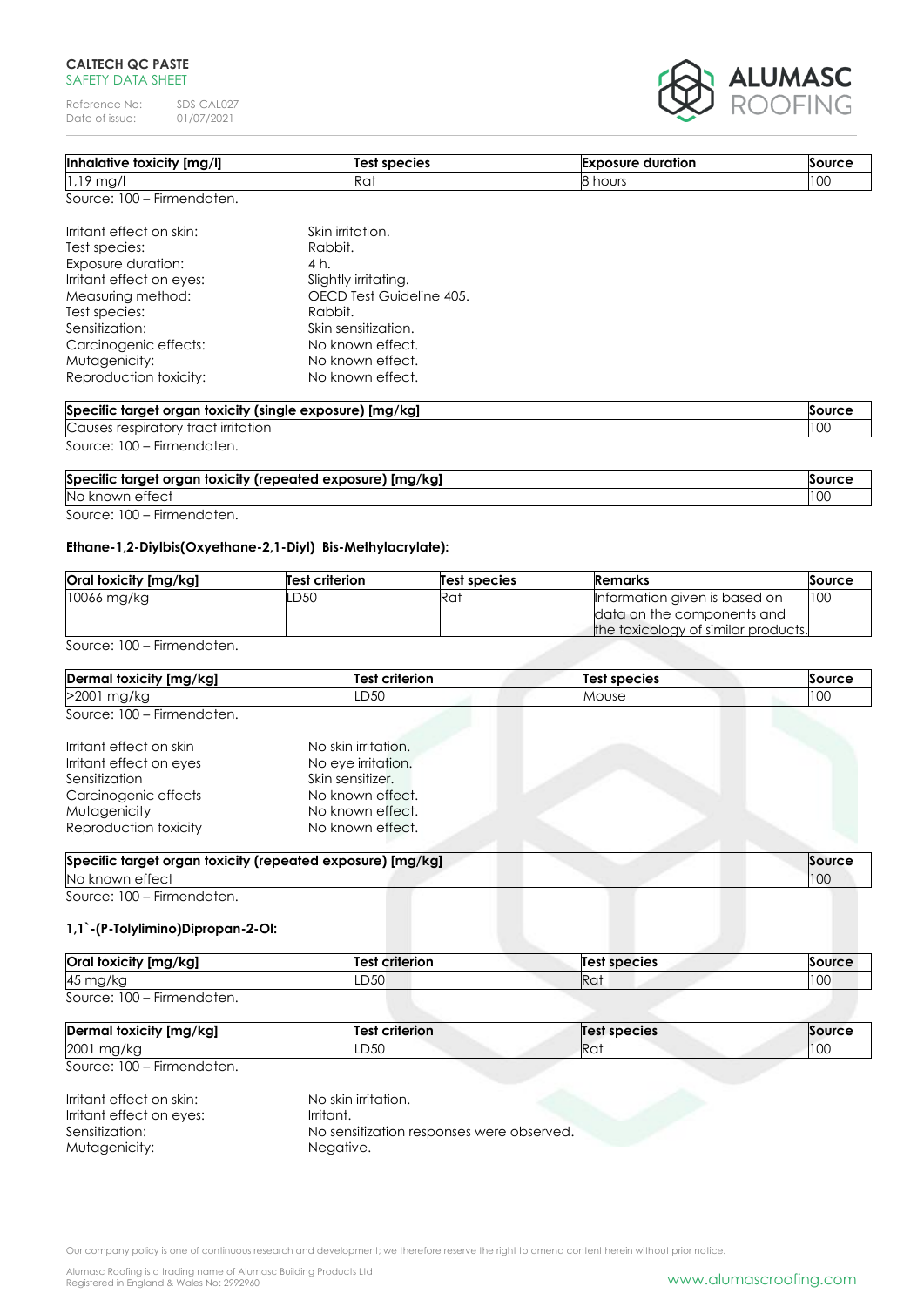

# **11.2Additional information**

Symptoms of overexposure may be headache, dizziness, tiredness, nausea and vomiting. Irritating to eyes, respiratory system and skin. Irritating to mucous membranes.

**12. ECOLOGICAL INFORMATION**

#### **12.1Ecological information**

**Toxicity:**

**Hazardous ingredients:**

### **Methyl Methacrylate:**

| Toxicity to fish [mg/l] | Test criterion | Test species                           | <b>Measuring method</b>              | <b>Exposure duration</b> | Source |
|-------------------------|----------------|----------------------------------------|--------------------------------------|--------------------------|--------|
| $191$ mg/l              | LC50           | Oncorhynchus mykiss<br>(rainbow trout) | <b>IOECD Test Guideline 203 96 h</b> |                          | 100    |

Source: 100 – Firmendaten.

| Toxicity to daphnia [mg/l] | Test criterion   | Test species                  | <b>Exposure duration</b> | <b>Measuring method</b>           | Source |
|----------------------------|------------------|-------------------------------|--------------------------|-----------------------------------|--------|
| 69 mg/l                    | EC <sub>50</sub> | Daphnia magna<br>(water flea) | 48 h                     | <b>OECD</b> Test<br>Guideline 202 | 100    |

Source: 100 – Firmendaten.

| Toxicity to algae [mg/l] | Test criterion | Test species                                  | <b>Exposure duration</b> | <b>Measuring method</b>           | Source |
|--------------------------|----------------|-----------------------------------------------|--------------------------|-----------------------------------|--------|
| $>110$ mg/l              | EC 50          | Selenastrum<br>capricornutum<br>(green algae) | 72 h                     | <b>OECD Test</b><br>Guideline 201 | 100    |

Source: 100 – Firmendaten.

| [mg/l]<br><b>NOEC</b><br>fish) | Test species                                          | <b>Measurina</b><br>⊧method         | Source |
|--------------------------------|-------------------------------------------------------|-------------------------------------|--------|
| 9.4                            | tish)<br><i>(zebra</i><br>nvdanio rerio<br>Rr∩<br>nvo | 210<br>uideline<br>$. \sim$<br>باحب | 100    |
| $-$<br>$\sim$<br>$\sim$        |                                                       |                                     |        |

Source: 100 – Firmendaten.

| ) [mg/l]<br><b>NOEC</b><br>. (daphnia) | species                                        | Measurina method                                | Source |
|----------------------------------------|------------------------------------------------|-------------------------------------------------|--------|
| <b>P</b><br>,כ                         | $\cdots$<br>(water flea)<br>maana<br>Daphnia r | Guideline 202<br>OE<br>$.1 \triangle C^+$<br>55 | 100    |

Source: 100 – Firmendaten.

| Biodegradability:   | Readily biodegradable.                 |
|---------------------|----------------------------------------|
| Method of analysis: | OECD 301C/ISO 9408/EEC 92/69/V, C.4-F. |
| Bioaccumulation:    | Does not bioaccumulate.                |
| Mobility:           | Terrestrial compartment not relevant.  |

### **2-Ethylhexyl Acrylate:**

| Toxicity to fish [mg/l] | Test criterion | Test species                                             | <b>Measuring method</b>           | <b>Exposure duration</b> | Source |
|-------------------------|----------------|----------------------------------------------------------|-----------------------------------|--------------------------|--------|
| 1,81                    | .C50           | <b>Oncorhynchus</b><br>mykiss<br><i>I</i> rainbow trout) | <b>OECD</b> Test<br>Guideline 203 | 96 h                     | 100    |

Source: 100 – Firmendaten.

| Toxicity to daphnia [mg/l] | Test criterion   | Test species                  | <b>Exposure duration</b> | <b>Measuring method</b>           | Source |
|----------------------------|------------------|-------------------------------|--------------------------|-----------------------------------|--------|
| 3, 1                       | EC <sub>50</sub> | Daphnia magna<br>(water flea) | 48 h                     | <b>OECD</b> Test<br>Guideline 202 | 100    |

Source: 100 – Firmendaten.

| Toxicity to algae [mg/l] | Test criterion | Test species               | <b>Exposure duration</b> | <b>Measuring method</b>           | Source |
|--------------------------|----------------|----------------------------|--------------------------|-----------------------------------|--------|
|                          | EC 50          | Desmodesmus<br>subspicatus | <b>72</b> L              | <b>OECD</b> Test<br>Guideline 201 | 100    |

Source: 100 – Firmendaten.

Our company policy is one of continuous research and development; we therefore reserve the right to amend content herein without prior notice.

Alumasc Roofing is a trading name of Alumasc Building Products Ltd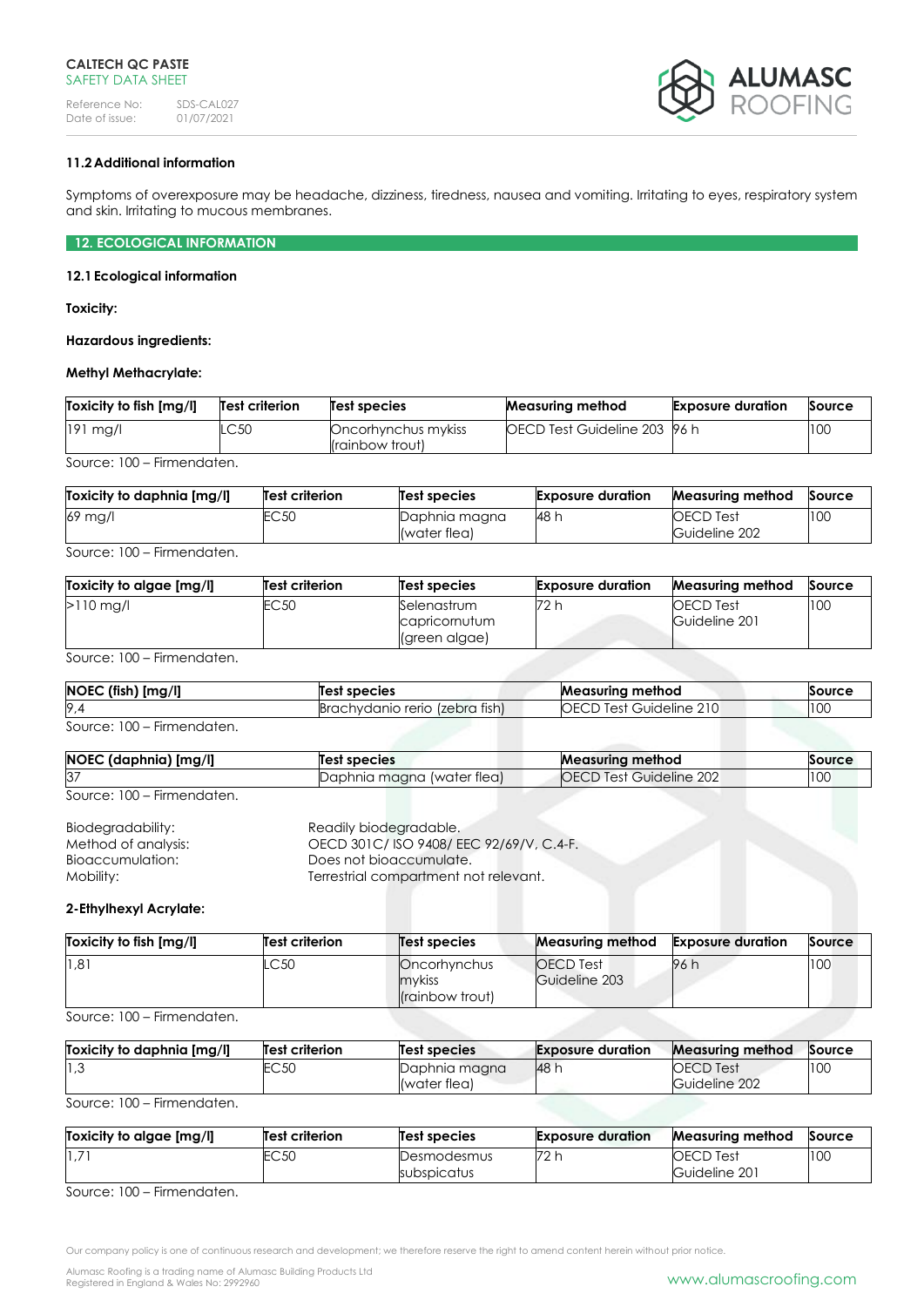Reference No: SDS-CAL027<br>Date of issue: 01/07/2021 Date of issue:



| NOEC (algae) [mg/l]        | Test species            | <b>Measuring method</b>        | Source |
|----------------------------|-------------------------|--------------------------------|--------|
| 0,45                       | Desmodesmus subspicatus | <b>OECD Test Guideline 201</b> | 100    |
| Source: 100 – Firmendaten. |                         |                                |        |

| Biodegradability:   | Readily biodegradable.                |
|---------------------|---------------------------------------|
| Ready degradability |                                       |
| Bioaccumulation:    | Bioaccumulation slight, log Pow 4,64. |

### **Ethane-1,2-Diylbis(Oxyethane-2,1-Diyl) Bis-Methylacrylate):**

| <b>Toxicity to fish Ima/II</b> | Test criterion | Test species        | l Measurina method | <b>Exposure duration</b> | Source |
|--------------------------------|----------------|---------------------|--------------------|--------------------------|--------|
| $16,4 \,\mathrm{mag/l}$        | LC50           | I Brachvdanio rerio | <b>OECD</b> Test   | .96 h                    | 10C    |
|                                |                | (zebra fish)        | Guideline 203      |                          |        |
| Source: 100 – Firmendaten.     |                |                     |                    |                          |        |

| Toxicity to daphnia [mg/l] | <b>Test criterion</b> | Test species         | <b>Exposure duration</b> | Source |
|----------------------------|-----------------------|----------------------|--------------------------|--------|
| 30,2 <sub>mg</sub>         | EC 50                 | Daphnia magna (Water | $ 21 \text{ days} $      | 10C    |
|                            |                       | <b>Iflea</b>         |                          |        |

Source: 100 – Firmendaten.

| Toxicity to algae [mg/l] | Test criterion | Test species              | <b>Exposure duration</b> | Measuring method         | <b>Source</b> |
|--------------------------|----------------|---------------------------|--------------------------|--------------------------|---------------|
| $>101$ mg/l              | EC 50          | <b>Pseudokirchneriel-</b> | 72 h                     | <b>IOECD Test Guide-</b> | 10C           |
|                          |                | lla subcapitata           |                          | line 201                 |               |

Source: 100 – Firmendaten.

| Biodegradability:   | Readily biodegradable. |
|---------------------|------------------------|
| Ready degradability |                        |
| Bioaccumulation:    | Sliaht.                |

# **1,1`-(P-Tolylimino)Dipropan-2-Ol:**

| Toxicity to fish [mg/l] | <b>Test criterion</b> | Test species                             | <b>Exposure duration</b> | Source |
|-------------------------|-----------------------|------------------------------------------|--------------------------|--------|
|                         | LC50                  | <b>Brachvdanio rerio</b><br>(zebra fish) | 96 i                     | 100    |

Source: 100 – Firmendaten.

| Toxicity to daphnia [mg/l] | Test criterion | Test species                  | <b>Exposure duration</b> | Source |
|----------------------------|----------------|-------------------------------|--------------------------|--------|
| 28,8                       | EC50           | Daphnia magna<br>(water flea) | 18 h                     | 100    |

Source: 100 – Firmendaten.

| Toxicity to algae [mg/l] | <b>Test criterion</b> | <b>Test species</b>        | <b>Exposure duration</b> | Source |
|--------------------------|-----------------------|----------------------------|--------------------------|--------|
| 245                      | EC50                  | Desmodesmus<br>subspicatus | $\sim$<br>∠              | 100    |

Source: 100 – Firmendaten.

Biodegradability: Poorly biodegradable.<br>Bioaccumulation: No data available. Bioaccumulation:

**12.2 -**

**12.3 -**

**12.4 -**

### **12.5 Results of PBT and vPvB assessment**

This preparation contains no substance considered to be persistent, bioaccumulating nor toxic (PBT).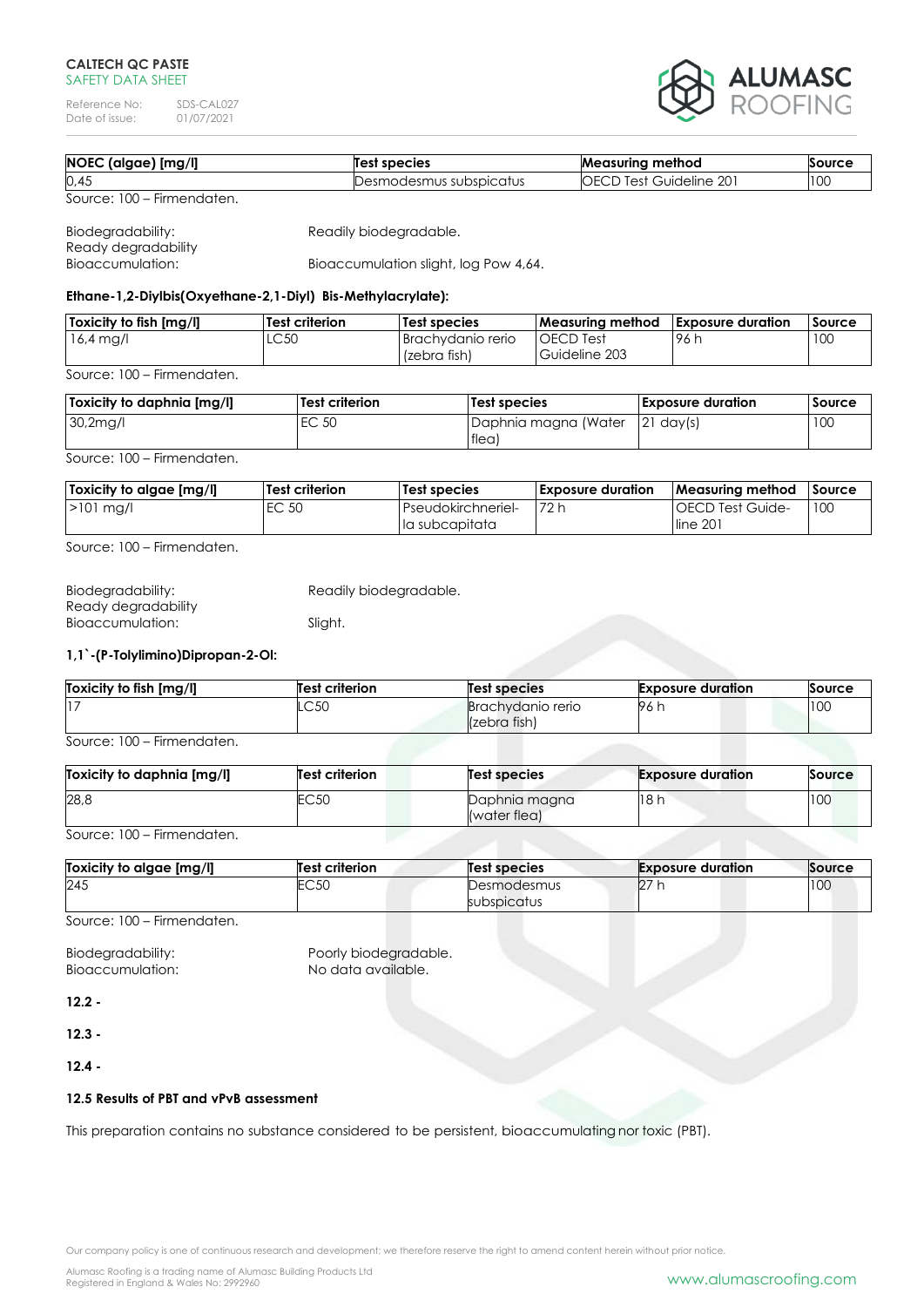

### **12.6 Other adverse effects**

No data available.

# **13. DISPOSAL CONSIDERATIONS**

### **13.1Waste treatment methods**

| Disposal considerations:   | According to the European Waste Catalogue, Waste Codes are not product specific,<br>but application specific. The following Waste Codes are only suggestions:                                                                                                                                                                                                                                                                                      |
|----------------------------|----------------------------------------------------------------------------------------------------------------------------------------------------------------------------------------------------------------------------------------------------------------------------------------------------------------------------------------------------------------------------------------------------------------------------------------------------|
| Waste Code:                | 08 04 10: waste adhesives and sealants other than those mentioned in 08 04 09.<br>The EWC Nr. only apply for the liquid product.<br>08 01 12: waste paint and varnish other than those mentioned in 08 01 11.<br>The EWC Nr. only apply for the liquid product.<br>17 02 03: plastic.<br>This EWC Nr. only apply for the hardened product.<br>08 04 09* waste adhesives and sealants containing organic solvents or other dangerous<br>substances. |
| Uncleaned empty packaging: |                                                                                                                                                                                                                                                                                                                                                                                                                                                    |

#### **14. TRANSPORT INFORMATION**

|                                 | *Land transport ADR/RID      | *Marine transport IMDG          | *Air transport ICAO/IATA       |
|---------------------------------|------------------------------|---------------------------------|--------------------------------|
| <b>14.1 UN-No</b>               | 1263                         | 1263                            | 1263                           |
| 14.2 Description of the goods   | <b>PAINT</b>                 | <b>PAINT</b>                    | <b>PAINT</b>                   |
| 14.3 UN proper shipping name    |                              | <b>PAINT</b>                    | <b>PAINT</b>                   |
| 14.4 Transport hazard class(es) | 3                            | 3                               |                                |
| 14.5 Packaging group            | $\mathsf{III}$               | $\mathsf{III}$                  | Ш                              |
| <b>Labels</b>                   | 3                            | 3                               | 3 - Flammable Liquid           |
|                                 |                              |                                 |                                |
|                                 |                              |                                 |                                |
| Risk No.                        | 30                           |                                 |                                |
| Category                        | 3                            |                                 |                                |
| Factor                          |                              |                                 |                                |
| <b>Classification code</b>      | F1                           |                                 |                                |
| SP 640                          | 640E                         |                                 |                                |
| <b>Tunnel restriction code</b>  | D/E                          |                                 |                                |
| <b>Remarks</b>                  | (einschließlich Farbe, Lack, | (including paint, lacquer,      | (including paint, lacquer,     |
|                                 | Emaille, Beize, Schellack,   | enamel, stain, shellac          | enamel, stain, shellac,        |
|                                 | Firnis, Politur, flüssiger   | solutions, varnish, polish,     | varnish, polish, liquid filler |
|                                 | Füllstoff und flüssige       | liquid filler and liquid laquer | and liquid lacquer base)       |
|                                 | Lackgrundlage)               | base)                           |                                |
| <b>EmS</b>                      |                              | $F-E$ ; $S-E$                   |                                |
| Stowage category                |                              | A                               |                                |

### **14.6 -**

### **14.7 Transport in bulk according to Annex II of MARPOL73/78 and the IBC Code**

Not relevant.

**15. REGULATORY INFORMATION**

**15.1Safety, health and environmental regulations/legislation specific for the substance or mixture**

### **Additional regulations:**

Denmark PR-No.2400404. Denmark MAL-Code-Number 4-5. Additionally, observe any national regulations!